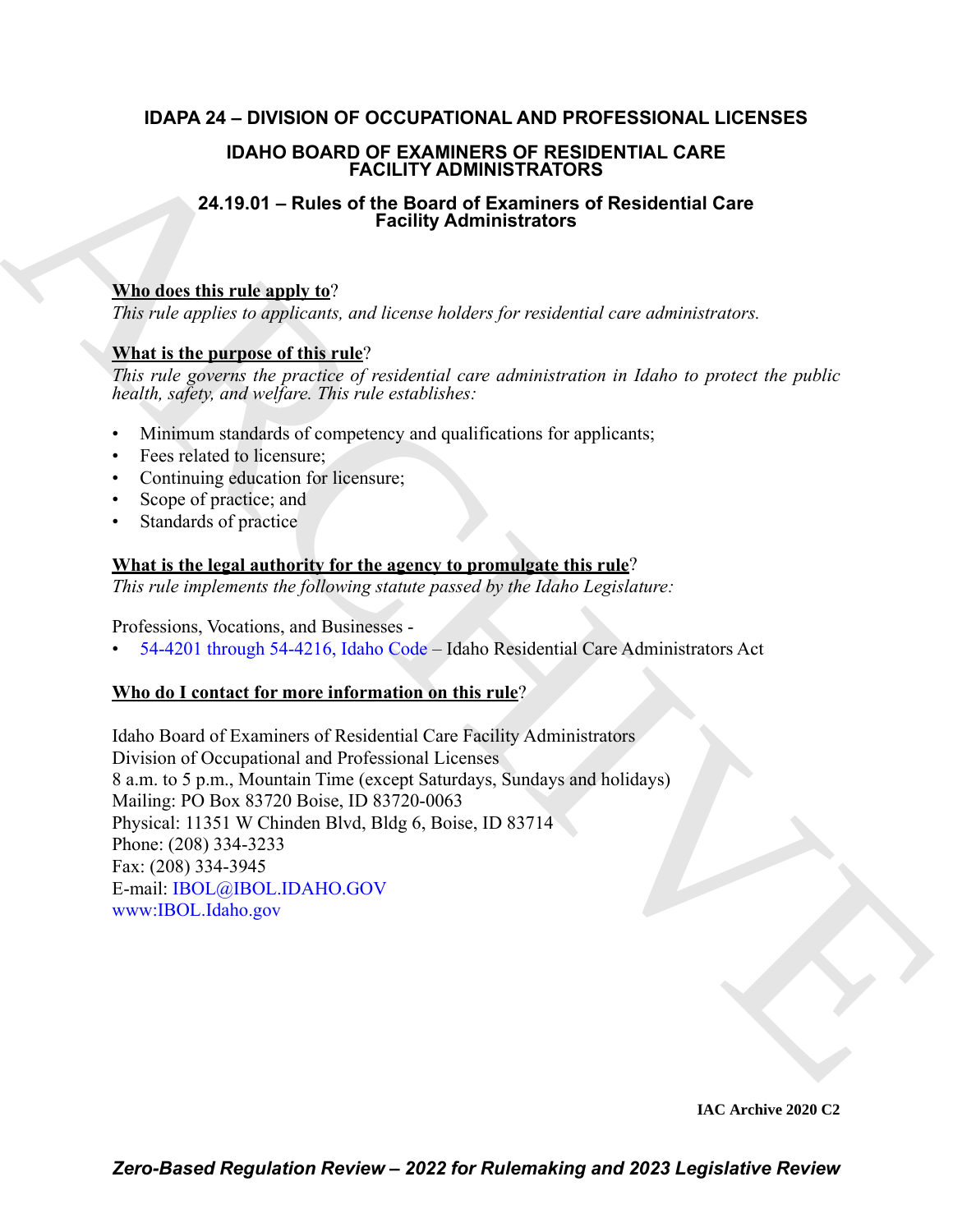# **Table of Contents**

## 24.19.01 - Rules of the Board of Examiners of Residential<br>Care Facility Administrators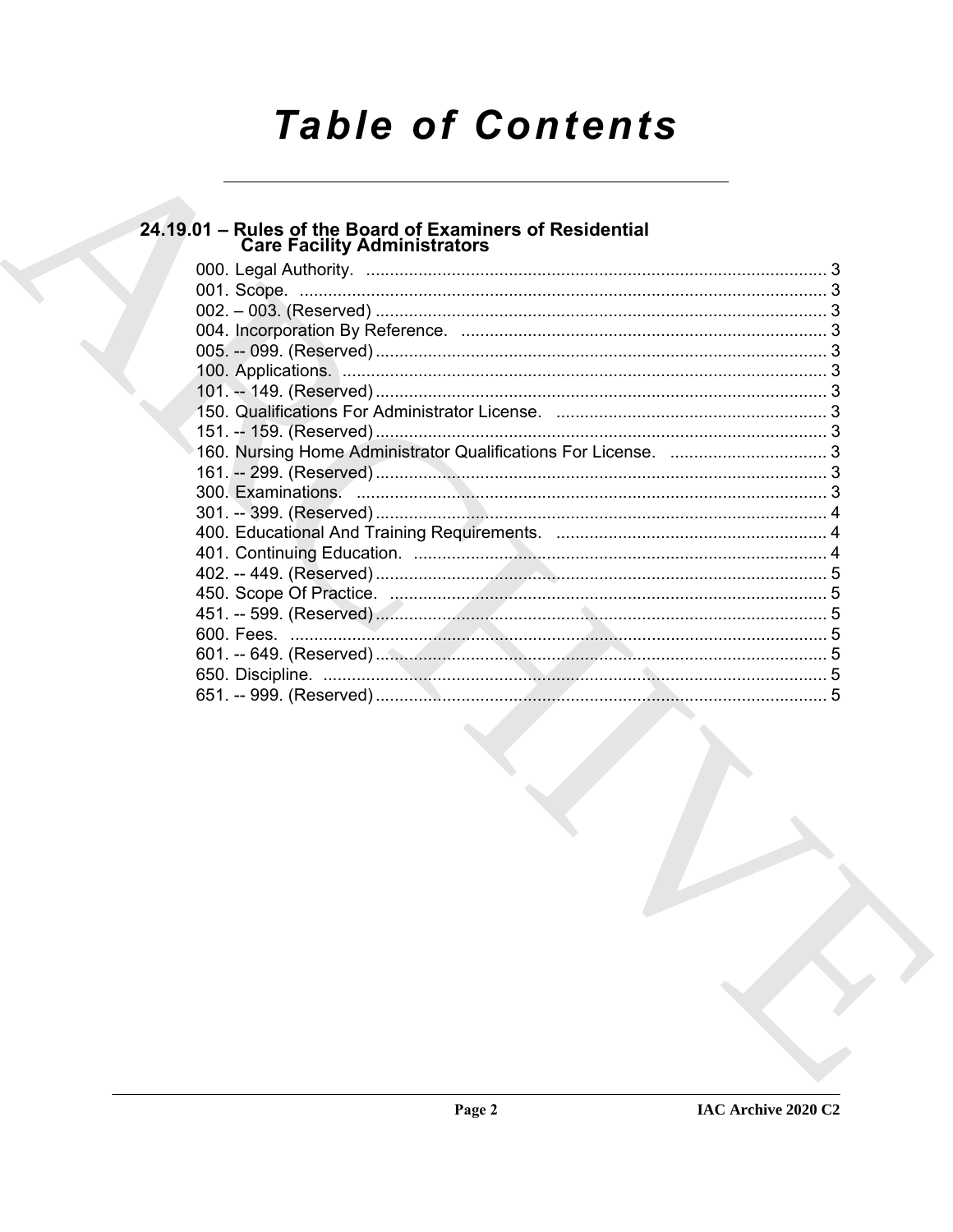#### **24.19.01 – RULES OF THE BOARD OF EXAMINERS OF RESIDENTIAL CARE FACILITY ADMINISTRATORS**

#### <span id="page-2-17"></span><span id="page-2-1"></span><span id="page-2-0"></span>**000. LEGAL AUTHORITY.**

<span id="page-2-23"></span>

| These rules are promulgated pursuant to Section 54-4205, Idaho Code. | $(7-1-21)T$ |
|----------------------------------------------------------------------|-------------|
|----------------------------------------------------------------------|-------------|

#### <span id="page-2-2"></span>**001. SCOPE.**

These rules govern the practice of residential care facility administration in Idaho. (7-1-21) T

#### <span id="page-2-3"></span>**002. – 003. (RESERVED)**

#### <span id="page-2-16"></span><span id="page-2-4"></span>**004. INCORPORATION BY REFERENCE.**

The document titled "ACHCA Code of Ethics," published by the American College of Health Care Administrators (ACHCA) as referenced in Section 650, is herein incorporated by reference and is available from the Board's office and on the Board web site. (7-1-21)T

#### <span id="page-2-5"></span>**005. -- 099. (RESERVED)**

#### <span id="page-2-13"></span><span id="page-2-6"></span>**100. APPLICATIONS.**

601. INCOLUMENTY We are the specific of a single specific of a single specific of a single specific of  $(24-21)$ <br>
Thus calculate the specific of specific specific specific of a single specific in the second technique of t Applications will be on forms approved by the Board. No application will be considered for any action unless accompanied by the appropriate fees and until the required supporting documentation is received by the Division. If an applicant fails to respond to a Board request or an application has lacked activity for twelve (12) consecutive months, the application on file with the Board will be deemed denied and will be terminated upon thirty (30) days written notice, unless good cause is established to the Board. (7-1-21) written notice, unless good cause is established to the Board.

#### <span id="page-2-7"></span>**101. -- 149. (RESERVED)**

#### <span id="page-2-19"></span><span id="page-2-8"></span>**150. QUALIFICATIONS FOR ADMINISTRATOR LICENSE.**

Each applicant for an administrator's license must submit proof, along with their application, that said individual is at least twenty-one (21) years of age and meets all the following qualifications for the issuance of a license: (7-1-21)T

<span id="page-2-14"></span>**01. Criminal Background Check**. The applicant must submit a criminal background check by an entity approved by the Board establishing that the applicant has not been convicted, pled guilty or nolo contendere or received a withheld judgment for a felony or any crime involving dishonesty or the health or safety of a person.

 $(7-1-21)T$ 

<span id="page-2-21"></span>**02. Education and Experience**. The applicant must document one (1) of the combinations of education and experience in accordance with Section 54-4206, Idaho Code, and Subsection 400 of these rules.

 $(7-1-21)T$ 

<span id="page-2-20"></span>**03.** Coursework. The applicant must document completion of a specialized course or program of study th in Subsection 400 of these rules. (7-1-21) as set forth in Subsection 400 of these rules.

<span id="page-2-22"></span>**04. Examination**. The applicant must submit proof of successful passage of a relevant examination as approved by the Board and defined in Subsection 300 of these rules. (7-1-21)T

### <span id="page-2-9"></span>**151. -- 159. (RESERVED)**

### <span id="page-2-18"></span><span id="page-2-10"></span>**160. NURSING HOME ADMINISTRATOR QUALIFICATIONS FOR LICENSE.**

Any applicant who holds a valid Idaho nursing home administrator license must meet the requirements provided in Section 54-4211(2), Idaho Code, and must take and pass the Board-approved residential care administrator examination. This requirement may be waived if the applicant submits evidence satisfactory to the Board that he has at least one (1) year of leadership or management experience working in a residential care facility or nursing home facility within the five (5) years preceding the application.  $(7-1-21)T$ 

#### <span id="page-2-11"></span>**161. -- 299. (RESERVED)**

#### <span id="page-2-12"></span>**300. EXAMINATIONS.**

<span id="page-2-15"></span>**01. Examination**. The Board approves the following examinations for licensure:  $(7-1-21)T$ 

**a.** The Residential Care Facility Administrators examination developed and administered by the National Association of Boards of Examiners of Long Term Care Administrators (NAB) and an open book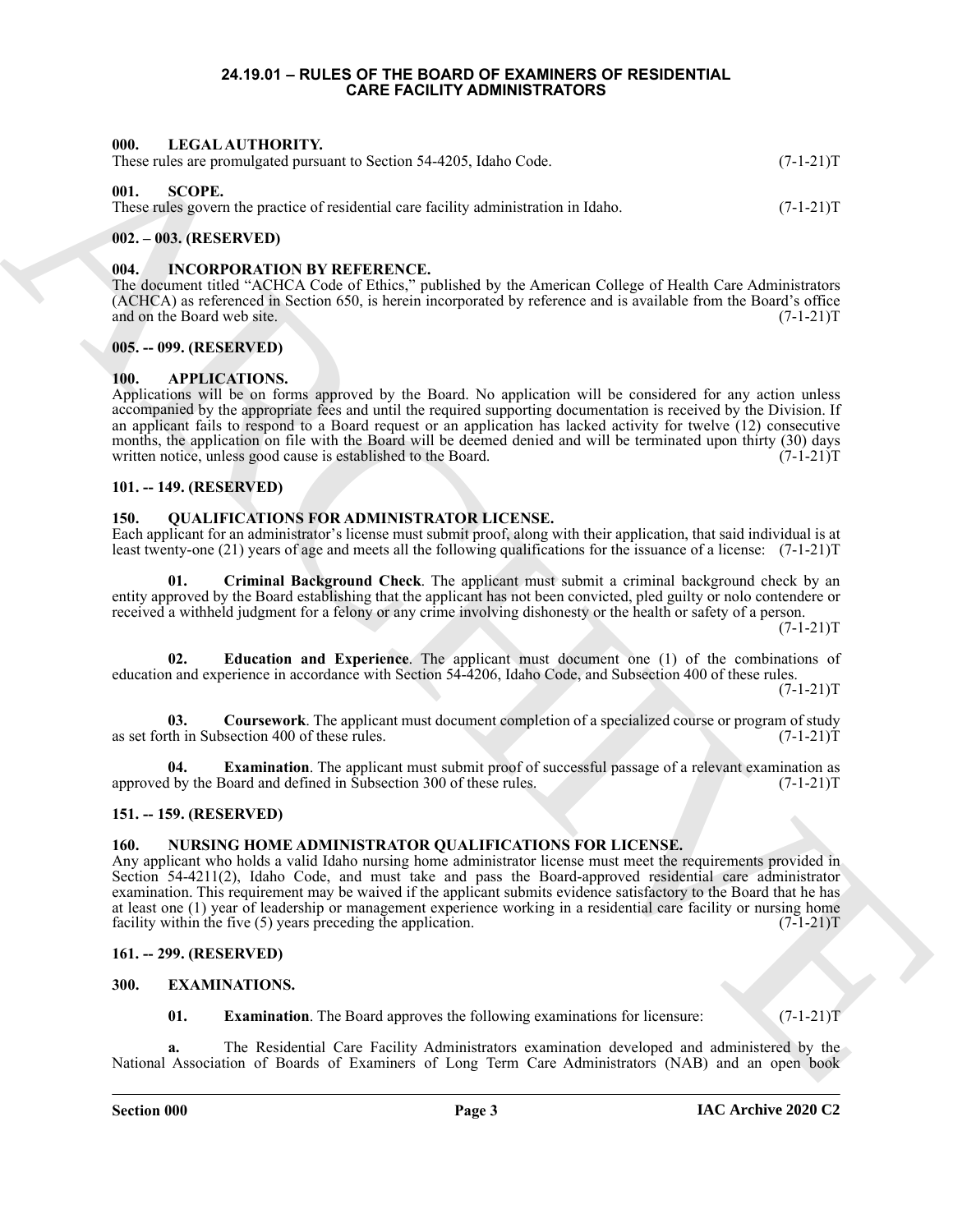## *Div. of Occupational & Professional Licenses of Residential Care Facility Administrators*

examination of law and rules governing residential care administrators in Idaho. The passing score for the NAB examination is determined by NAB. An applicant for examination is required to register with NAB and pay any required examination fees directly to NAB. The passing score for the open book examination is seventy-five percent  $(75\%)$ .  $(7-1-21)T$ 

|  | Other examinations as approved by the Board. | $(7-1-21)T$ |
|--|----------------------------------------------|-------------|
|  |                                              |             |

## <span id="page-3-0"></span>**301. -- 399. (RESERVED)**

## <span id="page-3-1"></span>**400. EDUCATIONAL AND TRAINING REQUIREMENTS.**

## <span id="page-3-10"></span><span id="page-3-8"></span>**01. Approved Course**. (7-1-21)T

**a.** The Certification Program for Residential Care Facility Administrators course, administered by the Idaho Health Care Association (IHCA)/Idaho Center for Assisted Living (ICAL), are approved courses of study to qualify for licensure. (7-1-21)T qualify for licensure.

**b.** Any Certification Program for Residential Care Facility Administrators provided by a state or national Residential Care Facility Administrator organization or a nationally or regionally accredited college or university must be an approved course of study to qualify for licensure.  $(7-1-21)T$ 

<span id="page-3-9"></span>**02. Approval of Other Courses**. Applicants may, in lieu of completion of the Certification Program for Residential Care Facility Administrators, submit official documentation of successful completion of relevant courses. These courses must be approved by the Board before equivalency will be given.  $(7-1-21)$ T courses. These courses must be approved by the Board before equivalency will be given.

## <span id="page-3-3"></span><span id="page-3-2"></span>**401. CONTINUING EDUCATION.**

<span id="page-3-6"></span>**01. Minimum Hours Required**. Applicants for annual renewal or reinstatement are required to complete a minimum of twelve (12) hours of continuing education courses within the preceding twelve-month (12) period. Basic First Aid, Cardio-Pulmonary Resuscitation, medication assistance, or fire safety courses will not be considered for continuing education credit. (7-1-21) considered for continuing education credit.

**02. Course Approval**. Courses of study relevant to residential care facility administration and sponsored or provided by the following entities or organizations are approved for continuing education credits:  $(7-1-21)T$ 

<span id="page-3-4"></span>

| а. | Accredited colleges or universities.         |  | $(7-1-21)T$ |
|----|----------------------------------------------|--|-------------|
| b. | Federal, state or local government entities. |  | $(7-1-21)T$ |
|    | National or state associations.              |  | $(7-1-21)T$ |

<span id="page-3-5"></span>**d.** Otherwise approved by the Board based upon documentation submitted by the licensee or course provider reviewing the nature and subject of the course and its relevancy to residential care administration, name of instructor(s) and their qualifications, date, time and location of the course and procedures for verification of attendance.  $(7-1-21)T$ attendance. (7-1-21)T

For *information* is for *formation* in *CO* **Example the Control is the interesting of**  $P$  **<b>Control in the control in the control in the control in the control in the control in the control in the control in the control 03. Credit**. Continuing education credit will only be given for actual time in attendance or for the time spent participating in the educational activity. One (1) hour of continuing education is equal to sixty (60) minutes. Courses taken by correspondence or by computer on-line may be approved for continuing education if the courses require an exam or other proof of successful completion. Each licensee must maintain proof of attendance or successful completion documentation of all continuing education courses for a period of three (3) years. (7-1-21)T

<span id="page-3-7"></span>**04. Special Exemption**. The Board has authority to make exceptions for reasons of individual hardship, including health, when certified by a medical doctor, or other good cause. The licensee must provide any information requested by the Board to assist in substantiating hardship cases. This exemption is granted at the sole discretion of the Board.

**Section 400 Page 4**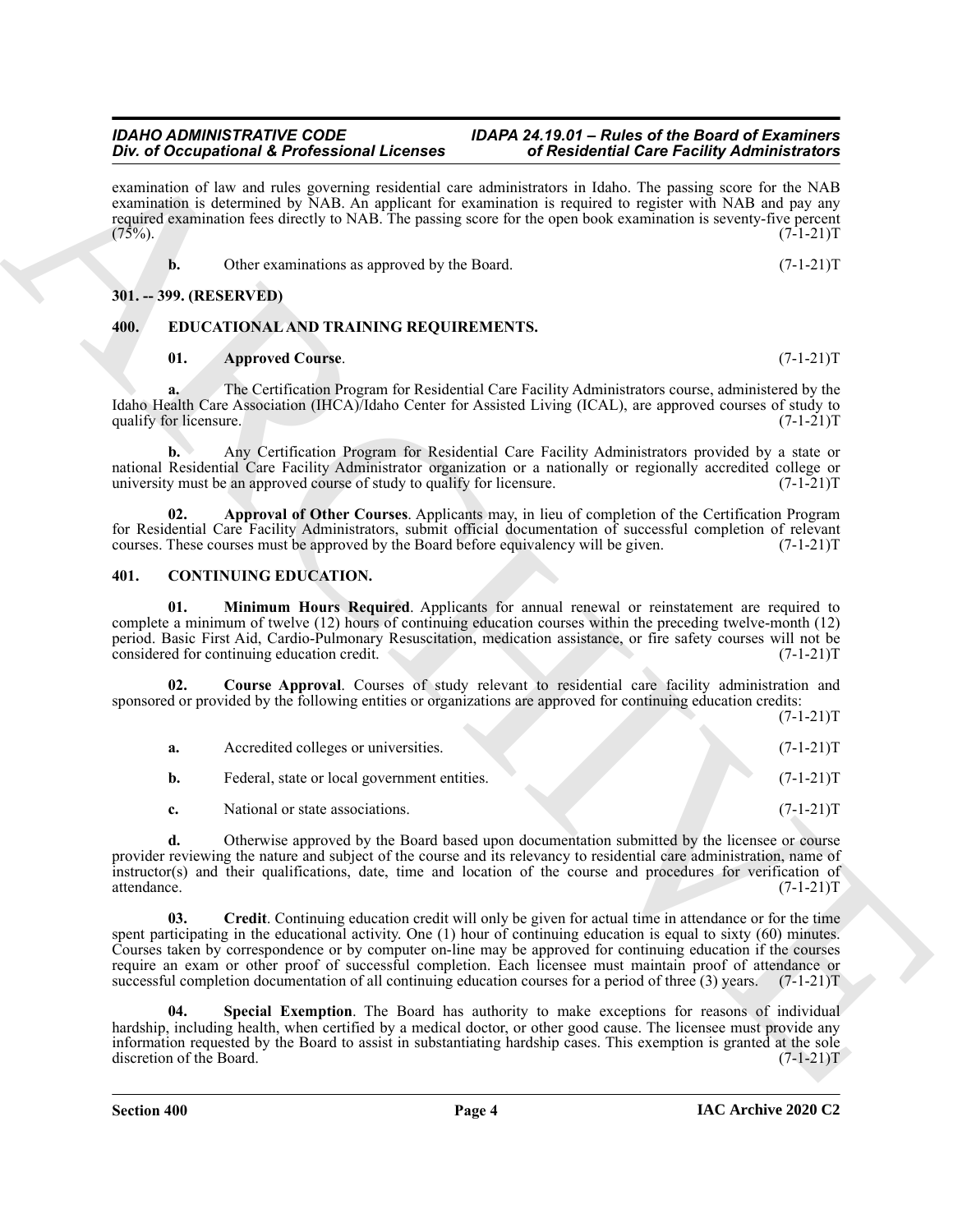#### <span id="page-4-0"></span>**402. -- 449. (RESERVED)**

#### <span id="page-4-12"></span><span id="page-4-1"></span>**450. SCOPE OF PRACTICE.**

#### <span id="page-4-2"></span>**451. -- 599. (RESERVED)**

#### <span id="page-4-11"></span><span id="page-4-3"></span>**600. FEES.**

| 402. -- 449. (RESERVED)     |                                                                                                                                                                                                                                                                                                                                                                                                                                                                                                                                                                                                                                                                                                                          |                                               |             |
|-----------------------------|--------------------------------------------------------------------------------------------------------------------------------------------------------------------------------------------------------------------------------------------------------------------------------------------------------------------------------------------------------------------------------------------------------------------------------------------------------------------------------------------------------------------------------------------------------------------------------------------------------------------------------------------------------------------------------------------------------------------------|-----------------------------------------------|-------------|
| 450.                        | <b>SCOPE OF PRACTICE.</b><br>A residential care facility administrator must possess the education, training, and experience necessary to insure that<br>appropriate services and care are provided for each facility resident within any facility under the licensee's<br>administration. Information contained within the application together with supporting documentation maintained by<br>the licensee is prima facie evidence of the licensee's education and experience. It is the responsibility of the<br>individual licensee to maintain adequate documentation of education and experience appropriate to the planning,<br>organizing, directing and control of the operation of a residential care facility. |                                               | $(7-1-21)T$ |
| 451. -- 599. (RESERVED)     |                                                                                                                                                                                                                                                                                                                                                                                                                                                                                                                                                                                                                                                                                                                          |                                               |             |
| FEES.<br>600.               |                                                                                                                                                                                                                                                                                                                                                                                                                                                                                                                                                                                                                                                                                                                          |                                               |             |
|                             | <b>FEE TYPE</b>                                                                                                                                                                                                                                                                                                                                                                                                                                                                                                                                                                                                                                                                                                          | <b>AMOUNT</b><br>(Not to Exceed)              |             |
|                             | Application                                                                                                                                                                                                                                                                                                                                                                                                                                                                                                                                                                                                                                                                                                              | \$150                                         |             |
|                             | <b>Annual Renewal</b>                                                                                                                                                                                                                                                                                                                                                                                                                                                                                                                                                                                                                                                                                                    | \$150                                         |             |
|                             | <b>Provisional Permit</b>                                                                                                                                                                                                                                                                                                                                                                                                                                                                                                                                                                                                                                                                                                | \$150                                         |             |
|                             | Reissuance of Lost License                                                                                                                                                                                                                                                                                                                                                                                                                                                                                                                                                                                                                                                                                               | \$10                                          |             |
|                             | Reinstatement                                                                                                                                                                                                                                                                                                                                                                                                                                                                                                                                                                                                                                                                                                            | As provided in<br>Section 67-2614, Idaho Code |             |
|                             |                                                                                                                                                                                                                                                                                                                                                                                                                                                                                                                                                                                                                                                                                                                          |                                               | $(7-1-21)T$ |
| 601. -- 649. (RESERVED)     |                                                                                                                                                                                                                                                                                                                                                                                                                                                                                                                                                                                                                                                                                                                          |                                               |             |
| DISCIPLINE.<br>650.         |                                                                                                                                                                                                                                                                                                                                                                                                                                                                                                                                                                                                                                                                                                                          |                                               |             |
| 01.                         | Civil Fine. The Board may impose a civil fine not to exceed one thousand dollars (\$1,000) upon a<br>licensed residential care facility administrator for each violation of Section 54-4213(1), Idaho Code.                                                                                                                                                                                                                                                                                                                                                                                                                                                                                                              |                                               | $(7-1-21)T$ |
| 02.<br>4213(1), Idaho Code. | Costs and Fees. The Board may order a licensed residential care facility administrator to pay the<br>costs and fees incurred by the Board in the investigation or prosecution of the licensee for violation of Section 54-                                                                                                                                                                                                                                                                                                                                                                                                                                                                                               |                                               | $(7-1-21)T$ |
| 03.                         | Code of Ethics. The Board has adopted (ACHCA) Code of Ethics. Violations of the code of ethics<br>is considered grounds for disciplinary action.                                                                                                                                                                                                                                                                                                                                                                                                                                                                                                                                                                         |                                               | $(7-1-21)T$ |
| 651. -- 999. (RESERVED)     |                                                                                                                                                                                                                                                                                                                                                                                                                                                                                                                                                                                                                                                                                                                          |                                               |             |
|                             |                                                                                                                                                                                                                                                                                                                                                                                                                                                                                                                                                                                                                                                                                                                          |                                               |             |
|                             |                                                                                                                                                                                                                                                                                                                                                                                                                                                                                                                                                                                                                                                                                                                          |                                               |             |
|                             |                                                                                                                                                                                                                                                                                                                                                                                                                                                                                                                                                                                                                                                                                                                          |                                               |             |
|                             |                                                                                                                                                                                                                                                                                                                                                                                                                                                                                                                                                                                                                                                                                                                          |                                               |             |
|                             |                                                                                                                                                                                                                                                                                                                                                                                                                                                                                                                                                                                                                                                                                                                          |                                               |             |
|                             |                                                                                                                                                                                                                                                                                                                                                                                                                                                                                                                                                                                                                                                                                                                          |                                               |             |
|                             |                                                                                                                                                                                                                                                                                                                                                                                                                                                                                                                                                                                                                                                                                                                          |                                               |             |

#### <span id="page-4-4"></span>**601. -- 649. (RESERVED)**

#### <span id="page-4-10"></span><span id="page-4-8"></span><span id="page-4-7"></span><span id="page-4-5"></span>**650. DISCIPLINE.**

#### <span id="page-4-9"></span><span id="page-4-6"></span>**651. -- 999. (RESERVED)**